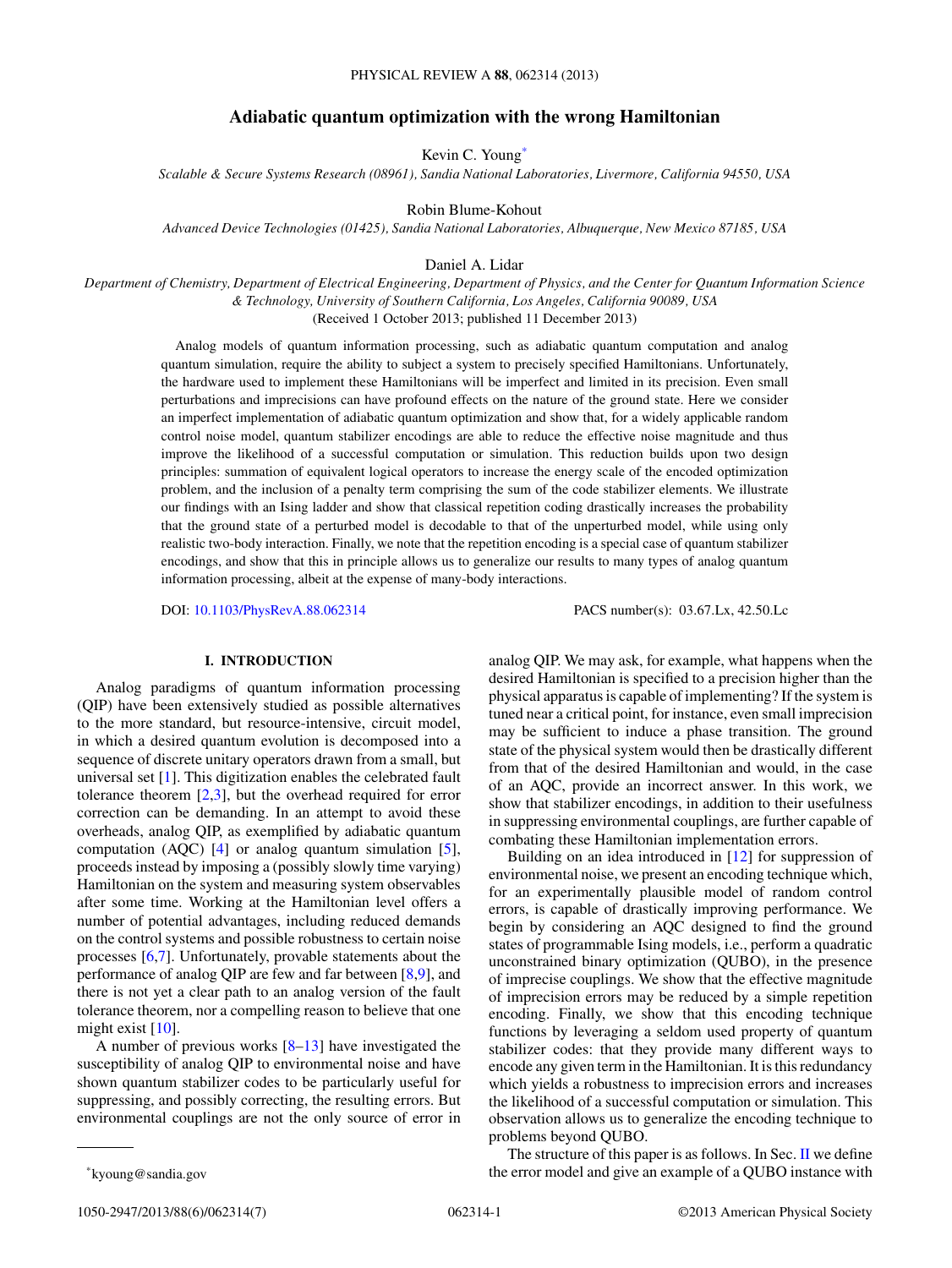<span id="page-1-0"></span>randomly perturbed couplings. In Sec. [III](#page-2-0) we first discuss the general encoding scheme and then apply it to the previous example of a faulty QUBO instance. In Sec. [IV](#page-3-0) we generalize the result to arbitrary stabilizer codes. We conclude in Sec. [V.](#page-4-0)

#### **II. PROBLEM STATEMENT**

## **A. Error model**

Solving the QUBO problem with the quantum adiabatic algorithm begins with a system of qubits in the easily prepared ground state of an applied, separable Hamiltonian, such as the transverse field Hamiltonian  $H(0) = -\sum_i X_i$ , where  $X_i$  is the Pauli *X* operator on the *i*th qubit, and the sum is taken over all of the qubits in the system. The Hamiltonian is then slowly, or *adiabatically*, varied so that at the final time  $t_f$  it is equal to a predetermined *problem Hamiltonian*  $H(t_f)$ . The ground state of this problem Hamiltonian encodes the solution to our problem. In the case of QUBO, the final Hamiltonian is chosen by exploiting a simple formal equivalence between the logical QUBO problem and a physically realizable, generalized, longitudinal-field Ising model on a graph. As long as the interpolation proceeds sufficiently slowly and there are no additional couplings or noise, the adiabatic theorem guarantees that the system will remain in its ground state throughout, up to an error that can be made arbitrarily small [\[14–17\]](#page-6-0). Measurements of the final state will then reveal the solution to the QUBO problem.

While implementation errors in the intermediate Hamiltonian can cause serious problems (e.g., if they result in a closure of the minimum energy gap and lead to nonadiabatic transitions), henceforth we consider only the impact of implementation errors on the problem Hamiltonian  $H(t_f)$ . Of course, even if the adiabatic interpolation proceeds without error, if the final Hamiltonian is implemented incorrectly, then we will have solved the wrong problem. This issue was first raised in [\[6\]](#page-6-0), where the authors considered weak, random perturbations acting on each of the qubits in the system (e.g., weak, randomly oriented magnetic fields for spin qubits). The overlap of the perturbed and unperturbed ground states was shown to decrease exponentially in both the total qubit number and the average strength of the perturbation. This error model, though, is well protected against this by the stabilizer encoding methods of [\[8\]](#page-6-0) which are capable of reducing the effective noise strength and result in an exponential improvement in the overlap. Such encoding leverages the anticommutivity of the stabilizer generators and the error operators to affect this reduction in noise strength. In this work, however, we shall consider the effects of errors which commute with the stabilizer generators of the code. The error suppression power of these codes must then arise by a very different mechanism, which we detail now.

Because we are focusing on QUBO problems, the final Hamiltonian  $H(t_f)$  takes the form of a generalized Ising model on a graph:

$$
H_Q = \sum_{\langle i,j \rangle \in \mathcal{E}} J_{ij} Z_i Z_j + \sum_{i \in \mathcal{V}} h_i Z_i, \tag{1}
$$

where the first sum is over all links in the edge set,  $\mathcal{E}$ , of the graph and the second sum is over all vertices in the vertex



FIG. 1. (Color online) Sample QUBO instance susceptible to errors. Top: Hardware graph—The qubit locations are shown by white circles and the allowable couplings with solid lines. Middle: Desired model—Two parallel Ising chains linked with a single antiferromagnetic coupling. Nearest-neighbor couplings of the form  $-\alpha Z_i Z_j$ , with *α* labeling the edges ( $α = 0$  couplings not shown). Also indicated is the spin configuration for one of the two degenerate ground states of the model with dark blue (light tan) circles representing qubit state  $|0\rangle$  $(|1\rangle)$ . Bottom: Erred model—The model in the presence of noise on the couplings possesses drastically different ground states. Dashed lines indicate unintended couplings, while thick, red lines indicate violated links. In this case, sufficiently many of the unintended couplings are satisfied to overcome the energetic cost of violating the indicated problem link (thick, red, labeled "0.72").

set,  $V$ . We shall consider the graph structure to be hardware constrained. That is, the edge set dictates all links along which couplings *may* exist, though any may be chosen to be zero for any particular problem instance [see Fig. 1 (top)]. The Pauli operators  $Z_i$  have eigenvalues  $\pm 1$ , and the energy scales are presumed bounded,  $|J_{ij}|, |h_i| \le E_{\text{max}}$ .

We model imprecision in the couplings by assuming that the system is additionally subject to an error Hamiltonian,

$$
\Delta H = \sum_{\langle i,j\rangle \in \mathcal{E}} \epsilon_{ij}^{(J)} Z_i Z_j + \sum_{i \in \mathcal{V}} \epsilon_i^{(h)} Z_i.
$$
 (2)

As before, nonzero error couplings can exist only on links in the hardware graph. We make a number of reasonable assumptions about this Hamiltonian, restricting our discussion to situations in which systematic errors have been eliminated by experimental calibration, and the coupling errors are

(1) *randomly distributed with zero mean*, i.e.,  $\langle \epsilon \rangle = 0$ ;

(2) *uncorrelated*, i.e., independent of one another and of the values of  $J_{ij}$  and  $h_i$ ; and

(3) *small*, i.e., significantly smaller than the maximum intended couplings:  $\epsilon_{\text{rms}} \equiv \langle \epsilon^2 \rangle^{1/2} \ll E_{\text{max}}$ .

A feature of this error Hamiltonian is that it commutes with the final-time QUBO problem Hamiltonian, though not necessarily with any of the intermediate-time Hamiltonians. These errors therefore only affect the *energies* of the final eigenstates, which are simply computational basis states as the final Hamiltonian is a sum of *Z*-like Pauli operators. Nonetheless, the errors may sufficiently perturb these energies that the ground state of  $H' = H<sub>O</sub> + \Delta H$  is no longer equal to the ground state of the unperturbed problem Hamiltonian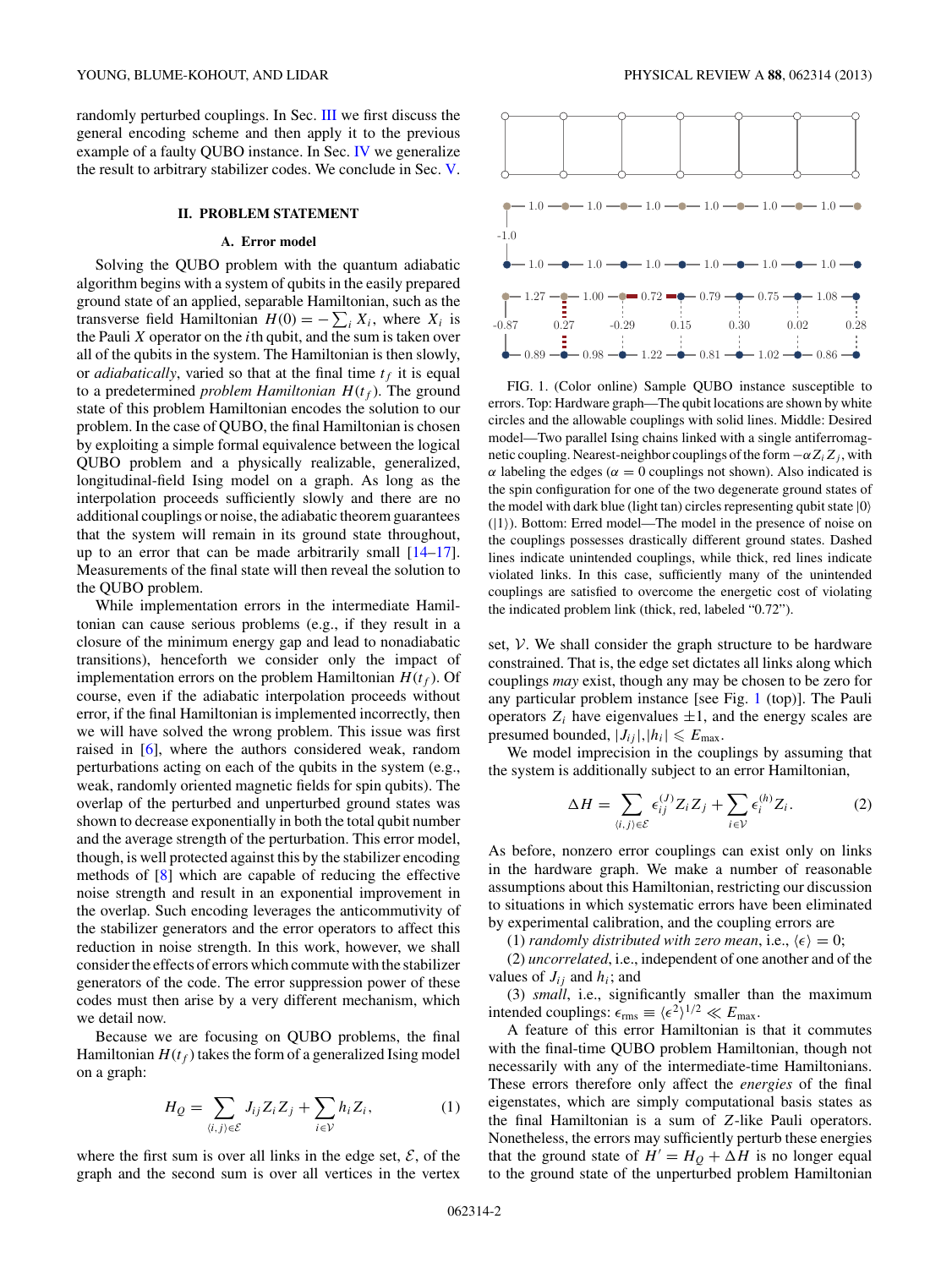<span id="page-2-0"></span> $H<sub>Q</sub>$ . In what follows we shall consider only the effects these errors have on the ground state of the problem Hamiltonian. We shall not consider how these errors effect the adiabatic optimizations used to reach this ground state.

## **B. Example of a faulty QUBO instance**

Figure [1](#page-1-0) illustrates a simple QUBO problem instance which is particularly susceptible to imprecisions in the coupling terms. The Hamiltonian for this problem is  $H<sub>Q</sub>$  =  $-\sum_{ij} J_{ij} Z_i Z_j$ , with  $J_{ij} = \pm 1$  $J_{ij} = \pm 1$  as indicated in Fig. 1 (middle). This instance consists of two ferromagnetic Ising chains linked antiferromagnetically at one end, with  $J_{ij} = 0$  for all other cross links on the ladder. This Hamiltonian remains unchanged upon flipping all qubits, so the ground space of this problem is doubly degenerate. We label the states graphically, with blue and tan dots representing qubit states  $|0\rangle$  and  $|1\rangle$ , respectively. In this notation, the ground space of the problem Hamiltonian is spanned by the states  $|\bullet \bullet \bullet \bullet \bullet \bullet \rangle$  and  $|\bullet \bullet \bullet \bullet \bullet \bullet \rangle$ , with the top and bottom rows representing the corresponding rows in Fig. [1.](#page-1-0) Coupling errors on all links in the hardware graph are drawn uniformly from the range [−0*.*3*,*0*.*3] and we are neglecting on-site errors (so  $\epsilon_i^{(h)} = 0$ ). The new ground states were determined by exploiting a formal equivalence with weighted MAX-2-SAT (discussed in Appendix [A\)](#page-5-0) and solved using the freely available SAT solver, AKMAXSAT [\[18\]](#page-6-0). Figure [1](#page-1-0) (bottom) shows an example with these erred couplings which, though weak, are sufficient to change the ground states to  $\ket{\bullet \bullet \bullet \bullet \bullet \bullet \bullet}$  and  $\ket{\bullet \bullet \bullet \bullet \bullet \bullet \bullet}$ .

As the ladder grows longer, the problem becomes increasingly susceptible to weak errors. This may be understood by considering the energy cost associated with violating a single problem link, as occurs in the example shown in Fig. [1](#page-1-0) (bottom). In this case, this energy cost was offset by energy savings due to satisfying several of the erroneous (dashed) cross-link couplings. If the total number of qubits in the system is 2*N*, then the total energy associated with the cross-links is approximately  $\sqrt{N}\epsilon_{\text{rms}}$ . If this is larger than the energy associated with a single problem link,  $\sqrt{N} \epsilon_{\text{rms}} \ge E_{\text{max}}$ , then it is likely that the erroneous couplings will cause a change in the ground state. This  $\sqrt{N}$  increase in failure probability appears in our Monte Carlo (MC) experiments, as we discuss in detail below.

In what follows we will assume that the adiabatic algorithm proceeds as desired, so that the final state is the ground state of the perturbed Hamiltonian, *H* . We shall therefore be interested in encoding constructions which suppress the effects of  $\Delta H$ .

## **III. PROTECTING QUBO WITH REPETITION ENCODING**

#### **A. General protection scheme**

To protect the system, we encode each logical qubit in the problem Hamiltonian as *K* ferromagnetically coupled physical qubits with coupling constant  $J_F > 0$ . This idea was recently used to demonstrate a fidelity improvement in experimental quantum annealing  $[12]$ , but the effect of the error Hamiltonian  $\Delta H$  was not considered. The encoding introduces a new label, *k*, indexing the physical qubit within each logical qubit, so that  $Z_i \mapsto Z_{i,k}$ . The connectivity graph of the encoded system



FIG. 2. Encoding a generic QUBO problem with a repetition code. The QUBO connectivity graph (extreme left) is replicated *K* times and linked at equivalent vertices with ferromagnetic interactions (shown here with linear connectivity for ease of presentation, but higher connectivity is preferable). This is equivalent to taking a Cartesian product of the original QUBO graph with an Ising ferromagnet (middle). In the code space of the repetition code, all the spins in each code block will align and may be treated as a single dynamical variable under a renormalized Hamiltonian (right).

is endowed with a Cartesian product structure, so that if  $G =$  $(\mathcal{E}, \mathcal{V})$  is the graph of the original system and  $F = (\mathcal{E}_F, \mathcal{V}_F)$  is the Ising ferromagnet used to encode the logical qubits, then the new graph is  $G \square F$ . In terms of the adjacency matrices,  $\text{Adj}(G \square F) = \text{Adj}(G) \otimes I_F + I_G \otimes \text{Adj}(F)$  (see [\[19\]](#page-6-0), p. 52). Here  $I_G(I_F)$  is the identity matrix of dimension equal to the dimension of  $G(F)$  (see Fig. 2).

Including error terms, the Hamiltonian after encoding becomes

$$
\overline{H'} = \sum_{\langle i,j\rangle \in \mathcal{E}} \sum_{k \in \mathcal{V}_F} \left( J_{ij} + \epsilon_{ij,k}^{(J)} \right) Z_{i,k} Z_{j,k} + \sum_{i \in \mathcal{V}} \sum_{k \in \mathcal{V}_F} \left( h_i + \epsilon_{i,k}^{(h)} \right) Z_{i,k} + \sum_{i \in \mathcal{V}} \sum_{\langle k,l\rangle \in \mathcal{E}_F} \left( -J_F + \epsilon_{i,kl}^{(J)} \right) Z_{i,k} Z_{i,l}.
$$
\n(3)

If the connectivity of the ferromagnetic Ising blocks is higher than the logical qubit connectivity, and the perturbations are weak on the scale of the Ising couplings, then with high probability, when the overall system is in its ground state, the state of each logical qubit will lie in its code subspace. This can be understood by a simple energy accounting argument. This encoding repeats the model *K* times and links the model copies together. Now suppose that the error couplings conspire so that the ground state of one of these repeated models is different from the others. The energy benefit associated with flipping *M* spins to satisfy the error Hamiltonian  $\Delta H$  will be, on average,  $M\epsilon_{\text{rms}}$ . However, the energy *cost* associated with these *M* spins violating the ferromagnetic couplings is approximately  $dMJ_F$ , where  $d$  is the degree of the encoding graph, and  $J_F \simeq E_{\text{max}} \gg \epsilon_{\text{rms}}$ . The energy cost is higher than the energy benefit, so the ground state of the perturbed model is likely to lie in the code space. Here we have ignored errors in the encoding couplings, because weak perturbations cannot cause a change in the ferromagnetic character of the Ising model ground state.

To demonstrate how the encoding suppresses the error Hamiltonian, it will be useful to define the code space projector, where each copy of the Ising ferromagnet is in a ground state, as

$$
P = \frac{1}{2^K} \prod_{i \in \mathcal{V}} \left( \prod_{k \in \mathcal{V}_F} (1 - Z_{i,k}) + \prod_{k \in \mathcal{V}_F} (1 + Z_{i,k}) \right). \tag{4}
$$

In the code space, many physical qubit operators will act identically, so may be replaced by a single logical operator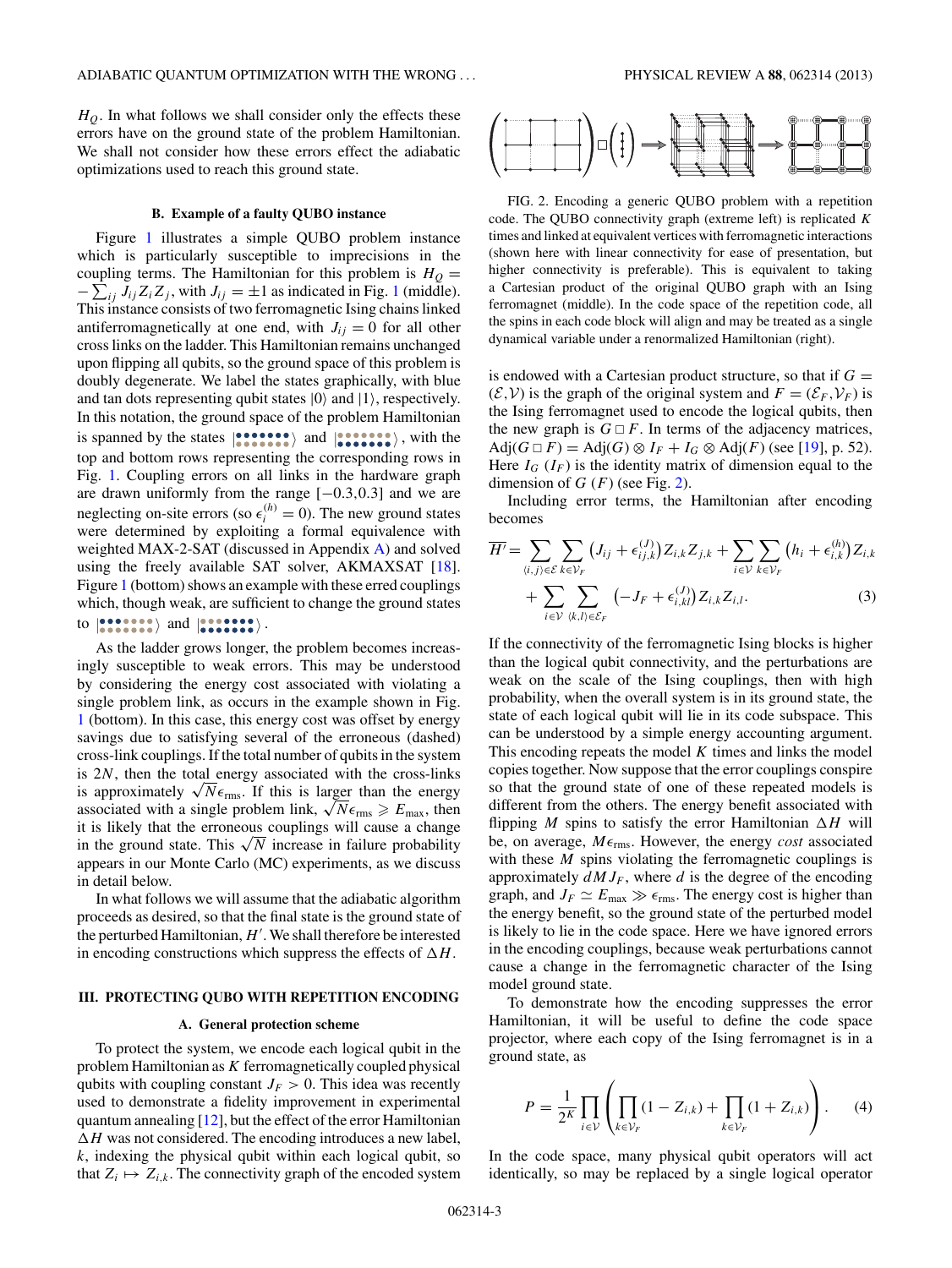<span id="page-3-0"></span>describing all the spins in the logical qubit,

$$
P Z_{i,k} P = P Z_{i,1} P \equiv P Z_i P. \tag{5}
$$

Performing this substitution and summing over the physical qubit index *k* gives, up to an overall energy shift,

$$
P\overline{H'}P = P\left(KH_Q + \sqrt{K}\sum_{\langle i,j\rangle\in\mathcal{E}}\epsilon_{\text{rms}}^{(J)}Z_iZ_j\right)P. \tag{6}
$$

To derive this result we replaced the sum over the random errors by their rms values, giving a better sense of the relative strengths of the perturbations and the desired interactions (see Appendix  $\overline{B}$  $\overline{B}$  $\overline{B}$  for details of the calculation). As Eq. (6) demonstrates, having multiple copies of the model  $H<sub>O</sub>$  boosts its energy scale by a factor of  $K$  (the  $KH<sub>O</sub>$  term), while due to the assumption of independent errors, the energy scale of the error Hamiltonian grows by only a factor of  $\sqrt{K}$ . Thus, relative to the code space gap, the *effective noise strength has been reduced* by a factor of  $\sqrt{K}$ .

#### **B. Example of a protected QUBO instance**

To demonstrate the benefit of the encoding we consider the perturbed model shown in Fig. [1](#page-1-0) (bottom) and protect it by encoding in three different repetition codes: (i) a linear chain of 9 qubits, (ii) a  $3\times3$  grid, and (iii) the complete graph of 9 bits. The linear chain does not satisfy the heuristic that the degree of the encoding graph be larger than that of the problem graph, so errors are not likely to be in the code space. Our simulation data confirm this heuristic; the ground state usually lies outside the code space. Cases (ii) and (iii), on the other hand, each satisfy this heuristic. Their performance is approximately equivalent, and failing instances are all seen to lie in the code space. All three encodings are shown in Fig. 3.

In Fig. [4](#page-4-0) we further explore the parameter space by computing (1000 MC iterations per data point) the failure probabilities as a function of both the chain length *N* and the strength of the errors. Also shown in the top figure are the (irregularly spaced) contours of  $\sqrt{N}\epsilon_{\rm rms}$ . The close overlap of these contours with the failure probability contours is as expected from the energetic arguments above. The bottom figure demonstrates the  $\sqrt{K}$  reduction in the failure probability due to encoding. The deviations at large  $\epsilon_{\text{max}}$  are due to failures in the error model assumptions.

## **IV. FORMULATION IN TERMS OF STABILIZER CODES**

The repetition encoding described above may be considered as a special case of more general stabilizer encodings [\[20–22\]](#page-6-0). Recall that quantum stabilizer codes function by distributing the information stored in a small quantum system over a much larger quantum system. In this way, local perturbations are no longer sufficient to destroy the encoded state. Measurements of the *stabilizer generators* are sufficient to detect (and possibly correct) errors, without causing measurement-induced decoherence of the encoded state. This ability to detect errors has been the primary use of quantum stabilizer codes in both digital and analog QIP, most notably by enabling the circuit model fault-tolerance theorem. However, generalizing [\[12\]](#page-6-0), here we leverage an additional facet of stabilizer codes: that operators



FIG. 3. (Color online) QUBO problem with various repetition encodings. Violated links are indicated by bold, red lines. Top: 9-bit linear encoding—Errors are slightly reduced in frequency as compared to the unencoded problem, but faults are likely to lie outside of the code space, as shown. Middle: 9-bit grid encoding—Errors are significantly less likely to occur than in the unencoded problem. All observed errors were in the code space, i.e., all physical qubits within each logical qubit are in the same state. Bottom: 9-bit complete encoding—Within each logical qubit, all physical qubits are ferromagnetically linked to each other. Errors are significantly less likely to occur than in the unencoded problem, but results were not significantly better than the simple two-dimensional (2D) grid. All observed errors were in the code space. For clarity, erred couplings are not shown.

on the encoded information may be implemented in many ways. That this technique increases the success probability of the algorithm follows from two observations:

(1) Within the code space, *K*-fold multiplicity of the logical operators increases the energy scale by a factor of *K*, while increasing the noise strength by a factor of only approximately  $\sqrt{K}$ .

(2) Adding the stabilizer generators, with negative coupling strengths, to the Hamiltonian energetically favors the code space by penalizing errors detected by the code [\[8\]](#page-6-0).

For the repetition code discussed above, the stabilizer group is generated by two-qubit parity checks (Pauli *ZZ* operators) within each logical qubit,

$$
\mathcal{S} = \langle \{Z_{i,1}Z_{i,k} | k \in [2 \dots K], i \in [1 \dots N] \} \rangle.
$$

A valid set of logical operators is  $\overline{X}_i = \otimes_{k=1}^K X_{i,k}$  and  $\overline{Z}_i =$  $Z_{i,k}$ , with  $k \in \{1, \ldots, K\}$ . The two-qubit logical operators may then be formed as  $\overline{Z_i Z_j} = Z_{i,k} Z_{j,k}$ . For each two-qubit logical operator appearing in the unencoded Hamiltonian, our encoding uses *K* of these equivalent logical operators, which increases the code space energy scale (and thus the protection against fluctuations, which are uncorrelated, add incoherently, and thus scale only as  $\sqrt{K}$ ) by a factor of *K*. The addition of the stabilizers, which here take the form of ferromagnetic links within each logical qubit, force the ground state to lie in the code space. Stacking even more equivalent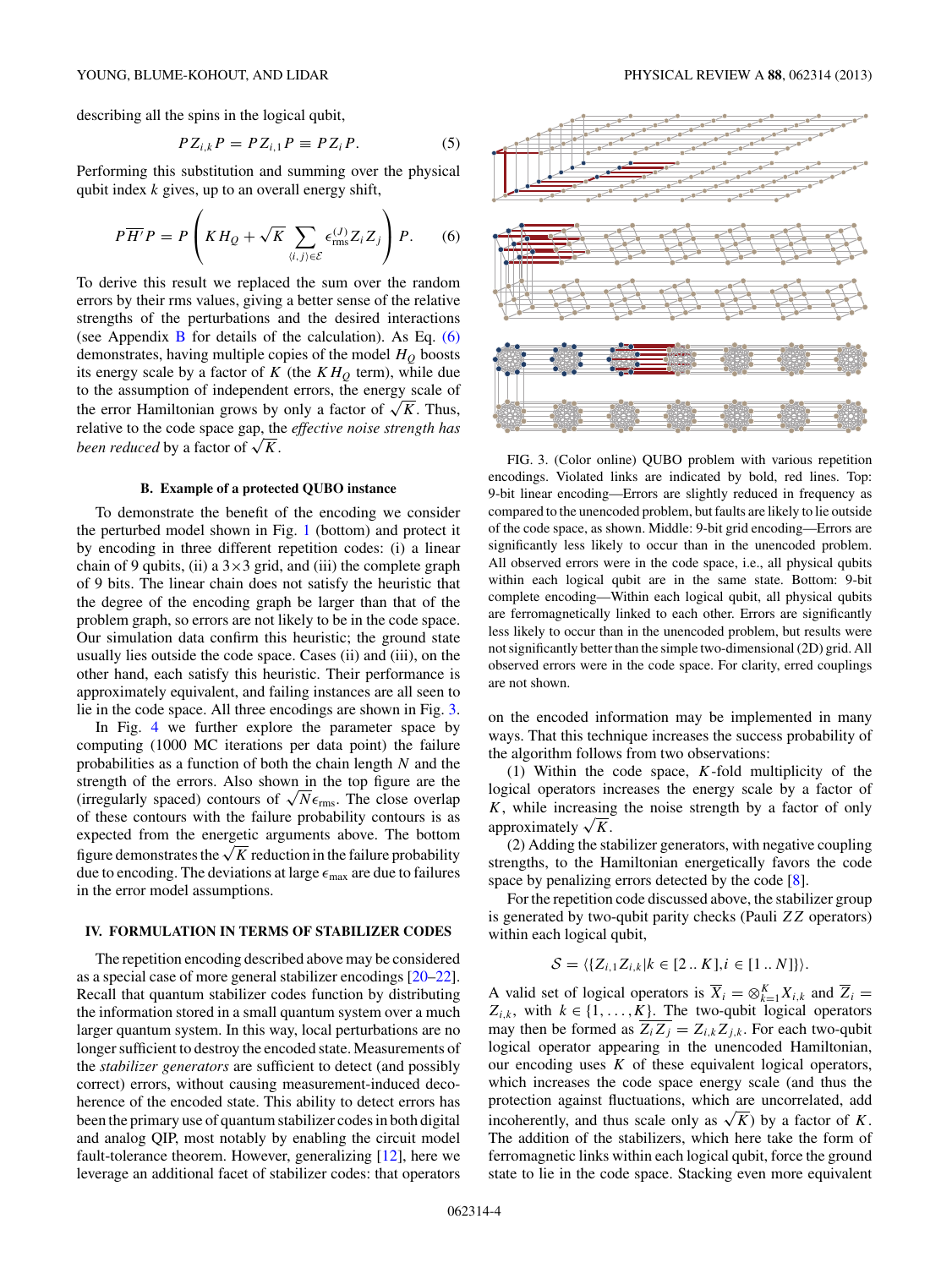<span id="page-4-0"></span>

FIG. 4. (Color online) Failure probability of Ising chain. Top: Unencoded failure probabilities—Color contour plot of the unencoded failure probabilities for a variable length Ising ladder at  $\epsilon \in [0,1]$ . Also shown (dashed, unlabeled) are contours of  $\sqrt{N}\epsilon$ . The close overlap of these with the (solid, labeled) contours of the failure probability implies that the failure probability is a function of  $\sqrt{N}\epsilon$ , as expected. Computed with 1000 MC iterations per data point. Bottom: Encoded failure probabilities—Solid: Failure probabilities for an Ising ladder of length  $N = 13$  encoded in four different 2D grid repetition codes. Dashed: Failure probability of the unencoded system with  $\epsilon$  reduced by a factor of  $\sqrt{K}$ . The tendency to disagree at high  $\epsilon$  can be attributed to an increased probability of failures lying outside the code space as  $\epsilon$  approaches  $E_{\text{max}} = 1$ . These data were computed with 400 MC iterations per data point. The error bars indicate uncertainty in the failure probabilities resulting from the finite MC sample set.

logical operators would work even better, but although many more equivalent logical operators exist, most of them will be high weight<sup>1</sup> and/or will involve physically distant qubits that cannot feasibly be coupled together.

This redundancy in the definition of the logical operators extends to *any* stabilizer code for *any* analog QIP. To see this, consider a generic Hamiltonian on *N* qubits,

$$
H = \sum_{i} \alpha_i L_i, \tag{7}
$$

where  $L_i$  is some operator. Encoding the system with a quantum stabilizer code expands the Hilbert space to *M>N* physical qubits (e.g.,  $M = N K$  in the discussion above, where *N* is now the number of encoded qubits). Let  $\overline{L_i}$  denote any valid encoding of  $L_i$  using the given stabilizer code. Because this code possesses  $M - N$  stabilizer generators,  $\{S_j\}_{j=1}^{M-N}$ , each logical operator may be encoded in any of 2*<sup>M</sup>*−*<sup>N</sup>* different ways,

$$
\overline{L_{i,s}} = \overline{L_i} \prod_{j=1}^{M-N} S_j^{s_j}, \qquad (8)
$$

where  $\mathbf{s} = \{s_1, \ldots, s_{M-N}\}\$ is a binary vector indexing an element of the stabilizer group, and  $S_j^0 \equiv \mathbb{1}$ . We can then replace each logical operator in the Hamiltonian by a sum over these equivalent logical operators,

$$
H \mapsto \sum_{i} \alpha_i \sum_{s} \beta_{is} \overline{L_{i,s}}, \tag{9}
$$

with the constraint that the quantity  $\sum_{s} \beta_{is} = K$  is a constant which is independent of *i*. This scales the logical Hamiltonian strength by a factor of  $K$ . Of course, the best we can hope to achieve is to implement *all* 2*<sup>M</sup>*−*<sup>N</sup>* equivalent logical operators. However, many of these operators will involve qubits which are spatially very far from one another. Engineering constraints will ultimately limit which of the equivalent logical operators are physically realizable. We assume that any logical operator which can be implemented is indeed implemented. As before, while this encoding increases the number of error terms which can affect the system, the expected impact of these errors grows only as  $\sqrt{K}$ . Finally, adding terms in the stabilizer group to the Hamiltonian penalizes states outside the ground space.

Unfortunately, many quantum codes possess high-weight logical or stabilizer operators, so are very difficult to implement physically. For example, the logical *X* operator of the repetition code has weight *K*, which precludes an encoding of the initial transverse field Hamiltonian  $H(0) = -\sum_i X_i$ . Nonetheless, for the classical QUBO problem we considered, the repetition code is particularly suitable for an encoding of the problem Hamiltonian because it requires only weight-*two* operators, which is also the reason that it was the code of choice in the experimental work of  $[12]$ . It is an interesting open problem to come up with an encoding which consists only of weight-two logical operators, or to prove that no such encoding exists [\[8\]](#page-6-0).

#### **V. DISCUSSION**

The encoding described above forces the systems to adopt the ground state configuration of a noisy Hamiltonian *averaged over K instances of the noise*. This averaging reduces the effective noise strength by a factor of  $\sqrt{K}$ , greatly increasing the probability of finding the ground state of the correct

<sup>&</sup>lt;sup>1</sup>We define the weight of the Pauli operator to be the number of nonidentity terms in the tensor product. So, for example, XXIIIZ has weight 3.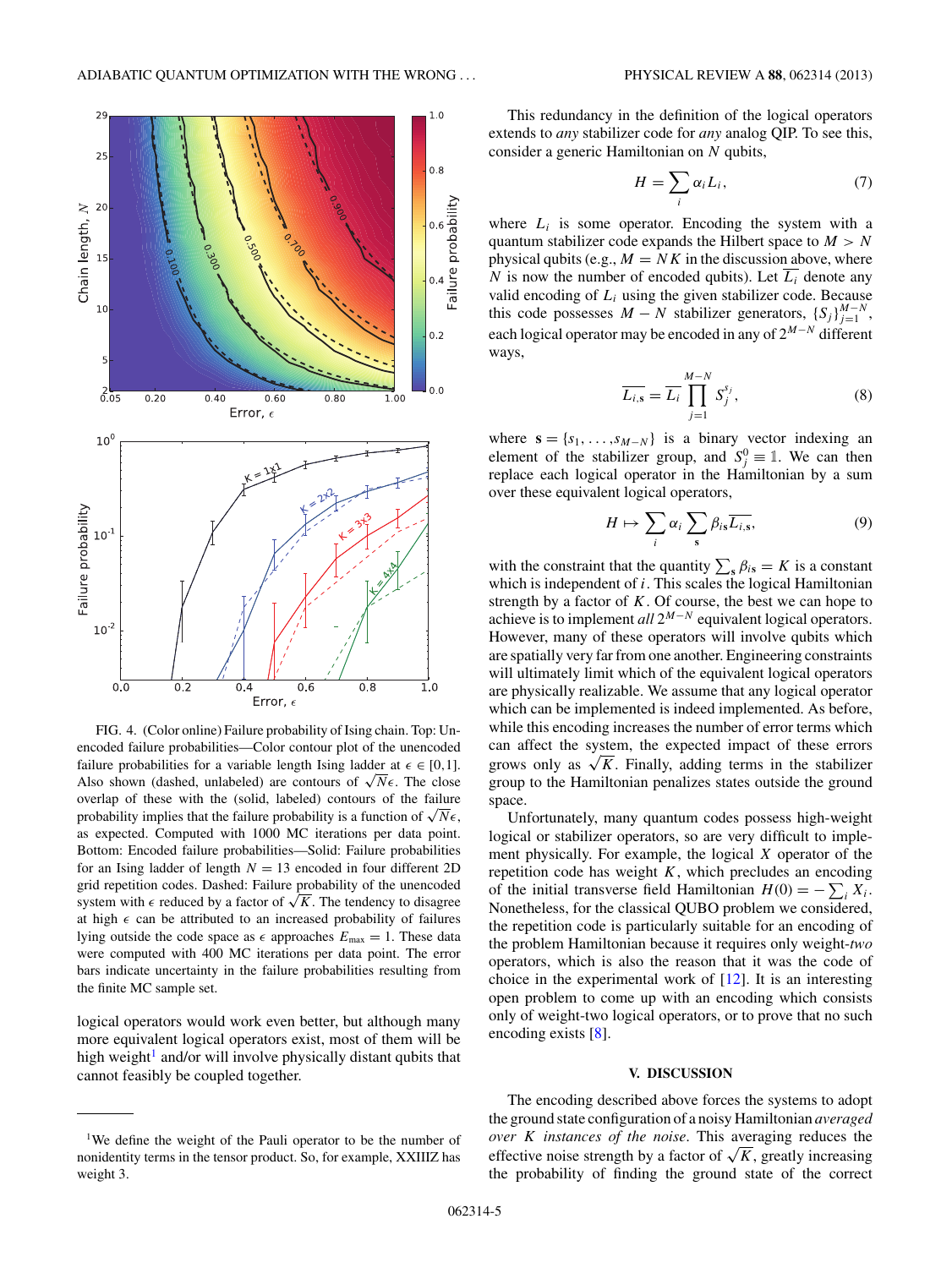<span id="page-5-0"></span>The key assumption behind this approach and the results presented here is that the errors are independent and identically distributed. This assumption is used when computing the rms expectation value of the sum of the perturbations. If the perturbations are correlated, then not all the cross terms vanish. Even so, some suppression is expected for correlated errors, except in the event that the errors are perfectly correlated, for then the expectation value of the sum is simply  $K\epsilon_{\text{rms}}$ , which shows no improvement over the unencoded case. However, this case can be viewed as a systematic error, which can be eliminated using better engineering. Thus we expect that the approach presented here will prove to be beneficial under quite general conditions. Indeed, the experimental results presented in [\[12\]](#page-6-0), where a three-qubit repetition code was used mainly to protect against environmental noise, demonstrate the versatility of the encoding technique presented here. The key challenge is to extend these ideas into a full-fledged fault tolerance theorem for analog quantum information processing.

## **ACKNOWLEDGMENTS**

The authors thank Alexey Gorshkov for calling attention to the problem of control errors on the final Hamiltonian in adiabatic quantum computing. Sandia National Laboratories is a multiprogram laboratory managed and operated by Sandia Corporation, a wholly owned subsidiary of Lockheed Martin Corporation, for the US Department of Energy's National Nuclear Security Administration under Contract No. DE-AC04-94AL85000. DAL's research was supported by ARO-MURI Grant No. W911NF-11-1-0268, by ARO-QA Grant No. W911NF-12-1-0523, by the Lockheed Martin Corporation, and by NSF Grants No. PHY-969969 and No. PHY-803304.

## **APPENDIX A: ENCODING AS WEIGHTED MAX-2-SAT**

Finding the minimum eigenvalue of the (fully classical) QUBO Hamiltonian may be easily mapped to a weighted MAX-2-SAT instance and solved with available solvers. The QUBO problem may be specified as

$$
\begin{array}{ll}\text{minimize} & \sum_{ij} \frac{1}{2} A_{ij} Z_i Z_j + \sum_i a_i Z_i\\ \text{subject to} & Z_i \in \{\pm 1\}, \end{array} \tag{A1}
$$

where the coupling matrix *A* has been assumed symmetric with diagonal entries equal to zero (i.e., is hollow). The MAX-2-SAT problem, on the other hand, is to determine the bit string *maximizing* the sum of the weights of satisfied Boolean clauses,

$$
\begin{array}{ll}\text{maximize} & \sum_{ij} \frac{1}{2} B_{ij} X_i \vee X_j + \sum_i b_i X_i\\ \text{subject to} & X_i \in \{0, 1\}. \end{array} \tag{A2}
$$

Here again *B* is symmetric and hollow. We may convert between them by assigning  $Z_i \mapsto (1 - 2X_i)$  and noting that

$$
X_i \vee X_j = X_i + X_j - X_i X_j. \tag{A3}
$$

After a bit of algebra, we see that our QUBO problem may be stated as the following MAX-2-SAT problem:

maximize 
$$
\sum_{ij} \frac{1}{2} A_{ij} X_i \vee X_j + \sum_i \left( a_i - \sum_j A_{ij} \right) X_i
$$
  
subject to  $X_i \in \{0, 1\}.$  (A4)

## **APPENDIX B: DERIVATION OF EQ. [\(6\)](#page-3-0)**

To derive Eq. [\(6\)](#page-3-0) we proceed as follows, making use of Eq.  $(5)$ , and where to arrive at Eq.  $(B1c)$  we replace the sum over the random errors by their rms values:

$$
P\overline{H'}P = P\left[\sum_{(i,j)\in\mathcal{E},k\in\mathcal{V}_F}\left(J_{ij} + \epsilon_{ij,k}^{(J)}\right)Z_iZ_j + \sum_{i\in\mathcal{V},k\in\mathcal{V}_F}\left(h_i + \epsilon_{i,k}^{(h)}\right)Z_i + \sum_{i\in\mathcal{V}}\sum_{\langle k,l\rangle\in\mathcal{E}_F}\left(-J_F + \epsilon_{i,kl}^{(J)}\right)Z_iZ_i\right]P\tag{B1a}
$$

$$
= P\left[\sum_{\langle i,j\rangle\in\mathcal{E}}\left(KJ_{ij} + \sum_{k\in\mathcal{V}_F}\epsilon_{ij,k}^{(J)}\right)Z_iZ_j + \sum_{i\in\mathcal{V}}\left(Kh_i + \sum_{k\in\mathcal{V}_F}\epsilon_{i,k}^{(h)}\right)Z_i - J_F|\mathcal{V}||\mathcal{E}_F|\mathbb{1} + \sum_{i\in\mathcal{V}}\sum_{\langle k,l\rangle\in\mathcal{E}_F}\epsilon_{i,kl}^{(J)}\mathbb{1}\right]P\tag{B1b}
$$

$$
\simeq P\left[\sum_{(i,j)\in\mathcal{E}}\left(KJ_{ij}+\sqrt{K}\epsilon_{\text{rms}}^{(J)}\right)Z_{i}Z_{j}+\sum_{i\in\mathcal{V}}\left(Kh_{i}+\sqrt{K}\epsilon_{\text{rms}}^{(h)}\right)Z_{i}-\left(J_{F}|\mathcal{V}||\mathcal{E}_{F}|-\sqrt{|\mathcal{V}||\mathcal{E}_{F}}\epsilon_{\text{rms}}^{(J)}\right)\mathbb{1}\right]P
$$
(B1c)

$$
= P\left[KH_Q + \sqrt{K}\left(\sum_{\langle i,j\rangle\in\mathcal{E}}\epsilon_{\text{rms}}^{(J)}Z_iZ_j + \sum_{i\in\mathcal{V}}\epsilon_{\text{rms}}^{(h)}Z_i\right) + \left(-J_F\left|\mathcal{V}\right|\left|\mathcal{E}_F\right| + \sqrt{|\mathcal{V}|\left|\mathcal{E}_F\right|}\epsilon_{\text{rms}}^{(J)}\right)\mathbb{1}\right]P. \tag{B1d}
$$

- [1] M. A. Nielsen and I. L. Chuang, *Quantum Computation and Quantum Information* (Cambridge University Press, Cambridge, England, 2000).
- [2] P. Aliferis, D. Gottesman, and J. Preskill, Quantum Inf. Comput. **6**, 97 (2006).
- [3] D. Aharonov and M. Ben-Or, [SIAM J. Comput.](http://dx.doi.org/10.1137/S0097539799359385) **38**, 1207 (2008).